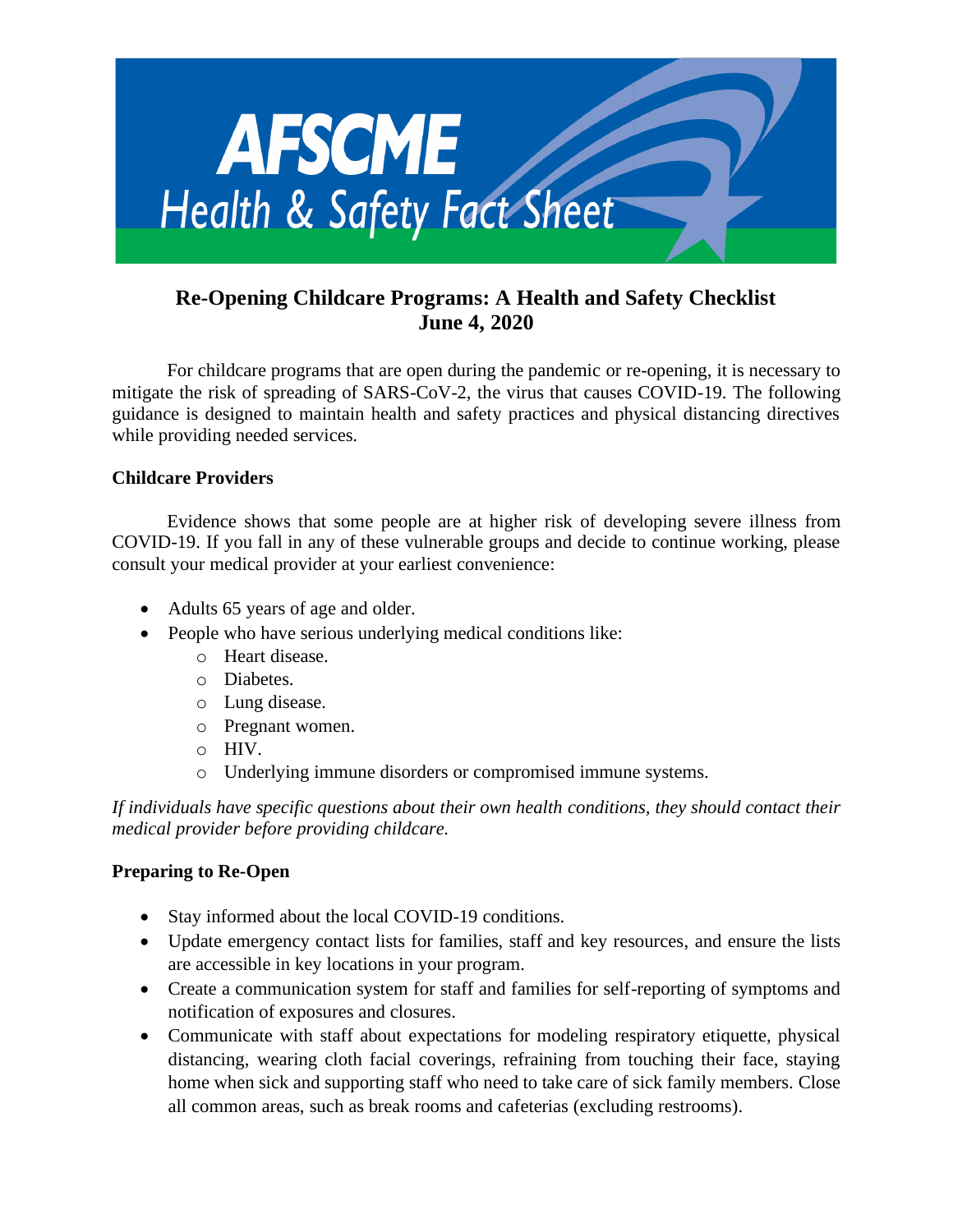- Hold staff meetings and trainings remotely, either online or by telephone, not in person.
- Communicate with families about COVID-19. Provide updates about changes to your policies or operations. Use all communication channels available to you, including electronic communications and remote parent meetings, to share updates.
- Take steps to ensure that all water systems are safe to use after a prolonged facility shutdown to minimize the risk of Legionnaires' disease (a serious type of lung infection caused by bacteria) and other diseases associated with water.
- Ensure you have all the needed supplies to support cleaning and disinfecting and hand hygiene, such as soap and alcohol-based hand sanitizers.

## **Curbside Drop-Off and Pick-Up**

- Signs must be posted at all entrances clearly indicating that no one may enter if they have symptoms of respiratory illness. In addition, post signs marking Entry and Exit routes.
- Ideally, the same parent or designated person should drop off and pick up the child every day. If possible, older people such as grandparents should not pick up their children because they are more at risk for serious illness.
- Parents and designated persons who are self-quarantining due to close contact with a COVID-19 positive individual should NOT do drop-off or pick-up.
- Consider staggering arrival and drop off times to limit direct contact with parents as much as possible.
- Hand hygiene stations could be set up at the entrance of the facility; or the entrance process could be rerouted through a different entrance nearest the sink, so that children can wash their hands before they enter, or immediately upon entry into the facility.
- Infants could be transported in their car seats. Store car seats out of children's reach.

## **Check- In Health Screening**

Ask parents to take their child's temperature either before coming to the facility or upon arrival at the facility. Upon their arrival, stand at least six feet away from the parent and child. Designate one worker to conduct the health screenings.

- Conduct a health screening at Check-In for the child(ren) and staff upon arrival each day. Health screening should occur upon entrance and near sink:
	- 1. Have they been in close contact with a person who has COVID-19?
	- 2. Do they feel unwell with any symptoms consistent with COVID-19? For example, have they had a cough, high temperature, shortness of breath, difficulty breathing, chills, repeated shaking with chills, muscle pain, headache, sore throat or new loss of taste or smell?
- Wash hands for 20 seconds using soap and water.
- Staff should wear a cloth facial covering, eye protection and a single pair of disposable nitrile gloves.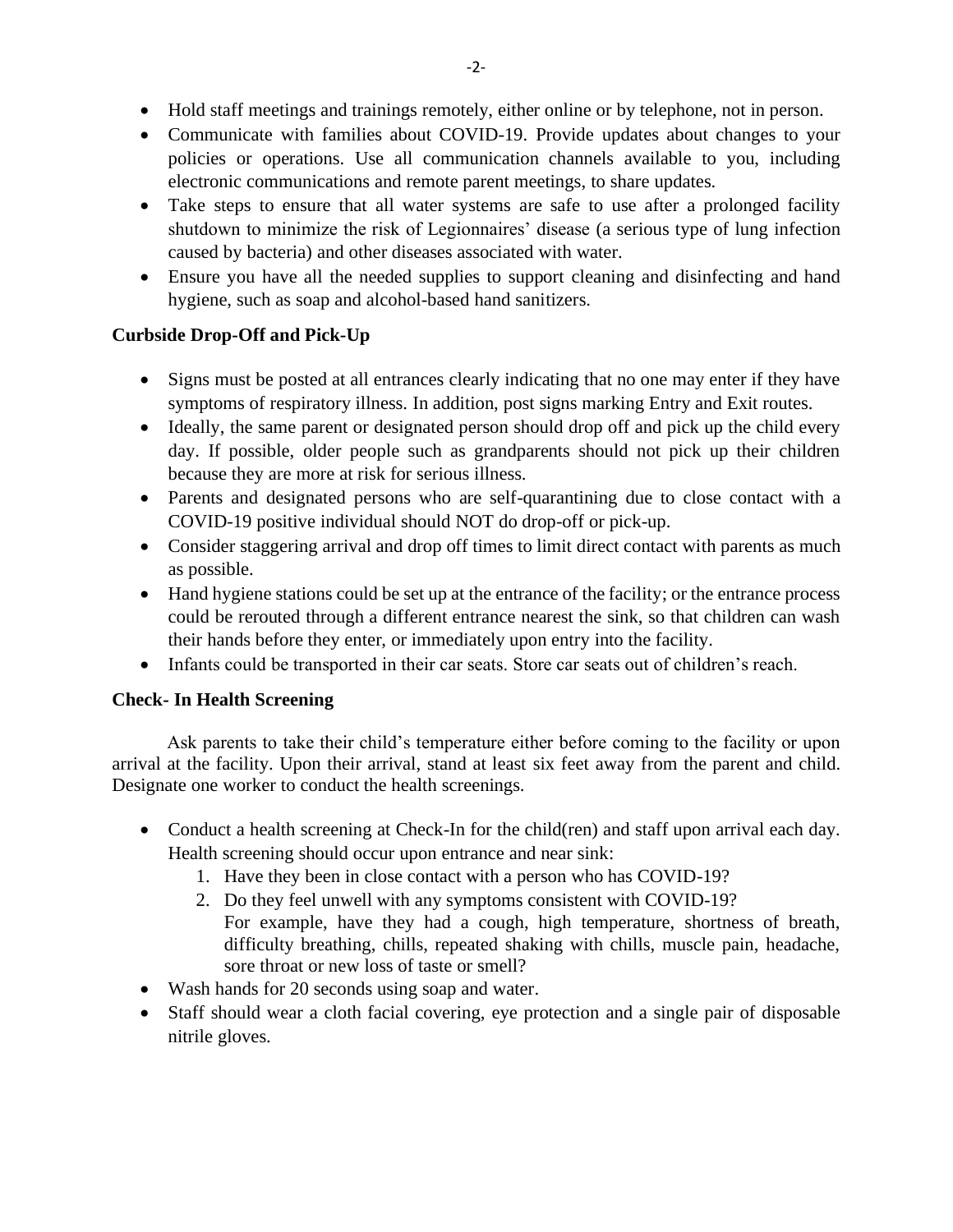- Conduct Temperature Screening: *Please note that a sign of a fever should not be used alone to confirm illness. A study showed that of those admitted to the hospital for COVID-19, only 50% had a fever upon admission.* 
	- o Use non-contact thermometers. If the screener did not have physical contact with a child, gloves do not need to be changed before the next check. If non-contact thermometers are used, they must be cleaned routinely. Clean them with an alcohol wipe between each use.
	- o A no-contact thermometer is held one to six inches from the forehead and is scanned across the forehead to obtain a reading.
- Make a visual inspection of the child for signs of infection, which could include flushed cheeks, fatigue, extreme fussiness, etc.

The following symptoms chart<sup>1</sup>, which reflects current knowledge of COVID-19, can help you differentiate between common illnesses:

| <b>Symptoms</b>               | COVID-19     | <b>Flu</b>   | Cold         | <b>Allergies</b> |
|-------------------------------|--------------|--------------|--------------|------------------|
| Cough                         | Often        | Often        | Sometimes    | Sometimes        |
| <b>Fever</b>                  | Often        | Often        | Rarely       | <b>Never</b>     |
| <b>Body aches</b>             | Often        | Often        | Rarely       | <b>Never</b>     |
| <b>Shortness of breath</b>    | Sometimes    | Sometimes    | Rarely       | Rarely           |
| <b>Headache</b>               | Sometimes    | Often        | Sometimes    | Sometimes        |
| <b>Fatigue</b>                | Sometimes    | Often        | Sometimes    | Sometimes        |
| <b>Sore Throat</b>            | Sometimes    | Sometimes    | Sometimes    | <b>Never</b>     |
| Loss of taste or smell        | Sometimes    | Rarely       | Rarely       | Rarely           |
| <b>Diarrhea</b>               | Sometimes    | Rarely       | <b>Never</b> | <b>Never</b>     |
| <b>Chest Pain or Pressure</b> | Rarely       | Rarely       | <b>Never</b> | <b>Never</b>     |
| <b>Runny Nose</b>             | Rarely       | Sometimes    | Often        | Often            |
| <b>Sneezing</b>               | Rarely       | Sometimes    | Often        | Often            |
| <b>Water Eyes</b>             | <b>Never</b> | <b>Never</b> | <b>Never</b> | Often            |

## **Children Who Become Sick**

- If a child's symptoms begin while at the childcare program, the child must be sent home as soon as possible. Keep sick children separate from other children and limit staff contact as much as reasonably possible, while ensuring the safety and supervision of the child until they leave.
- If COVID-19 is confirmed in a child or staff member:
	- o Close off areas used by the child or staff member who is sick.
	- o Open outside doors and windows to increase air circulation in the areas.
	- o Wait up to 24 hours before cleaning or disinfecting to allow respiratory droplets to settle before cleaning and disinfecting.
	- o Clean and disinfect all areas used by the child or staff member who is sick, such as offices, bathrooms and common areas.

<sup>&</sup>lt;sup>1</sup> Minesota Department of Health. Is it COVID-19?

<https://www.health.state.mn.us/diseases/coronavirus/materials/isitcovid.pdf>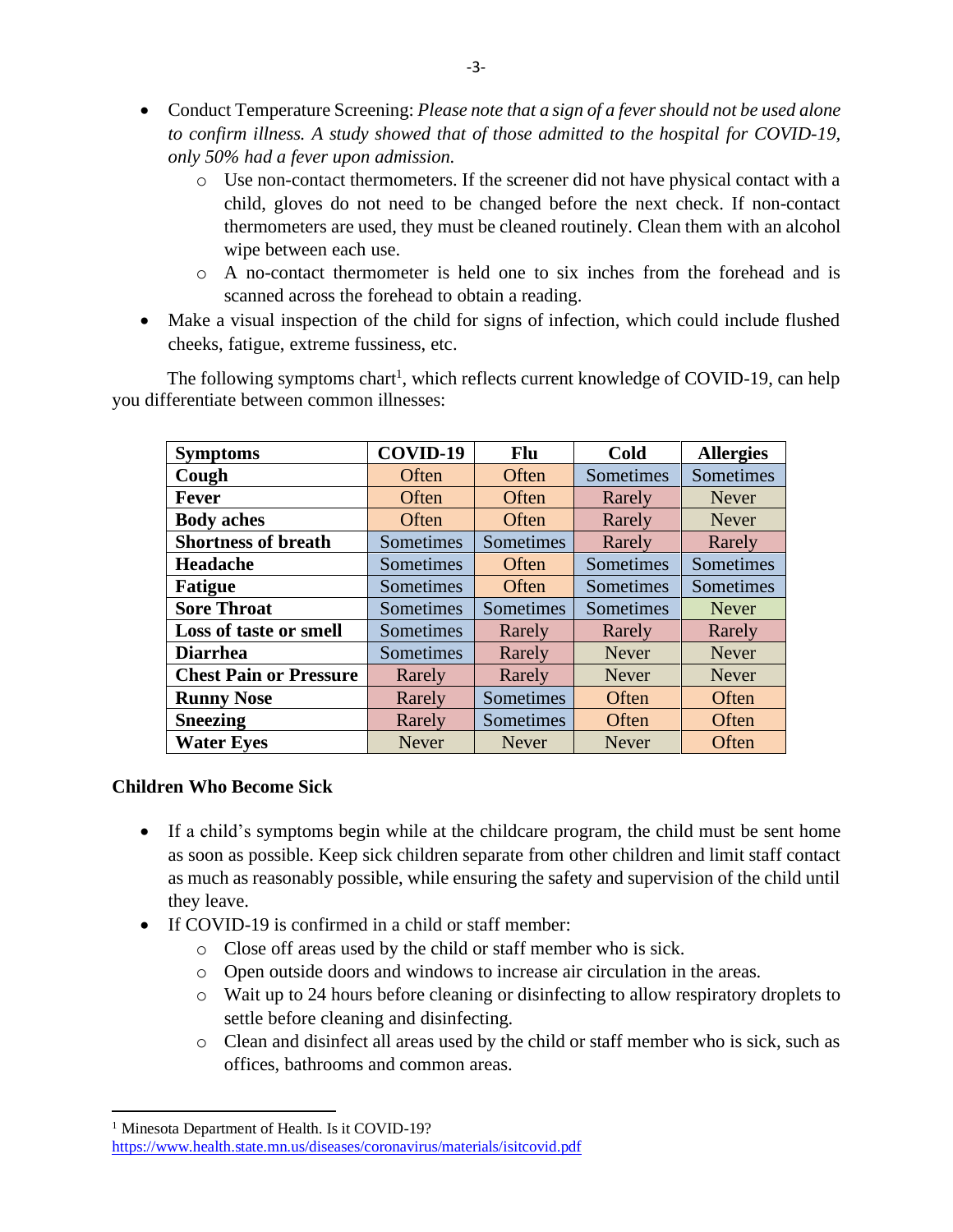- o If more than seven days have passed since the child or staff member who is sick visited or used the facility, additional cleaning and disinfection is not necessary.
- o Communicate with staff and parents or caregivers with general information about the situation. It is critical to maintain confidentiality.
- Anyone diagnosed with COVID-19 or awaiting test-results should self-isolate until:
	- 1. There have been three full days of no fever without the use of fever-reducing medication and other symptoms have improved, **AND**
	- 2. At least **10** days have passed since symptoms first appeared.
- People with a temperature greater than 100.4 F must be sent home until they have had no fever for 72 hours without the use of fever-reducing medications (e.g., Advil, Tylenol).
- Providers should change button-down shirts if there are secretions on it. Also, encourage staff to wear long sleeved shirts and bring an extra change of clothing to keep on site for clothing that might become soiled.
- Providers should wash their hands, neck and anywhere touched by child's secretions.
- Contaminated clothes should be placed in a plastic bag or washed in a washing machine.
- Materials, toys and furniture touched by a child who is sent home should be thoroughly cleaned and disinfected.

## **Facemasks**

All staff should wear cloth facial coverings while providing care. CDC recommends cloth facial coverings in settings where other physical distancing measures are difficult to maintain. Parents or guardians doing drop-off and pick-up should wear cloth facial coverings. Facemasks are not respiratory protection. Facemasks do not filter out any particles in the air when you breathe. Facemask are intended to control the large droplets when someone sneezes, speaks or coughs from going into the environment.

Cloth facial coverings for children are recommended for children over two years old:

- It is appropriate for children to wear cloth facial coverings when children can properly put on, take off and not touch or suck on the covering.
- CDC recommends no cloth facial coverings for children under two years old.
- Children who have a medical reason for not wearing a cloth facial covering must not be required to wear one.

## **Social Distancing Strategies**

Physical distancing is the best way to slow the spread of the virus, although it is recognized that this is frequently not possible in settings with young children. Here are a few strategies to implement:

- Keep children in small groups. Classrooms and outside play areas divided by gates or partial walls are considered one room and should only serve one group of children and staff member.
- The same childcare providers and staff should remain with the same group of children each day.
- Cancel all large group activities and large events.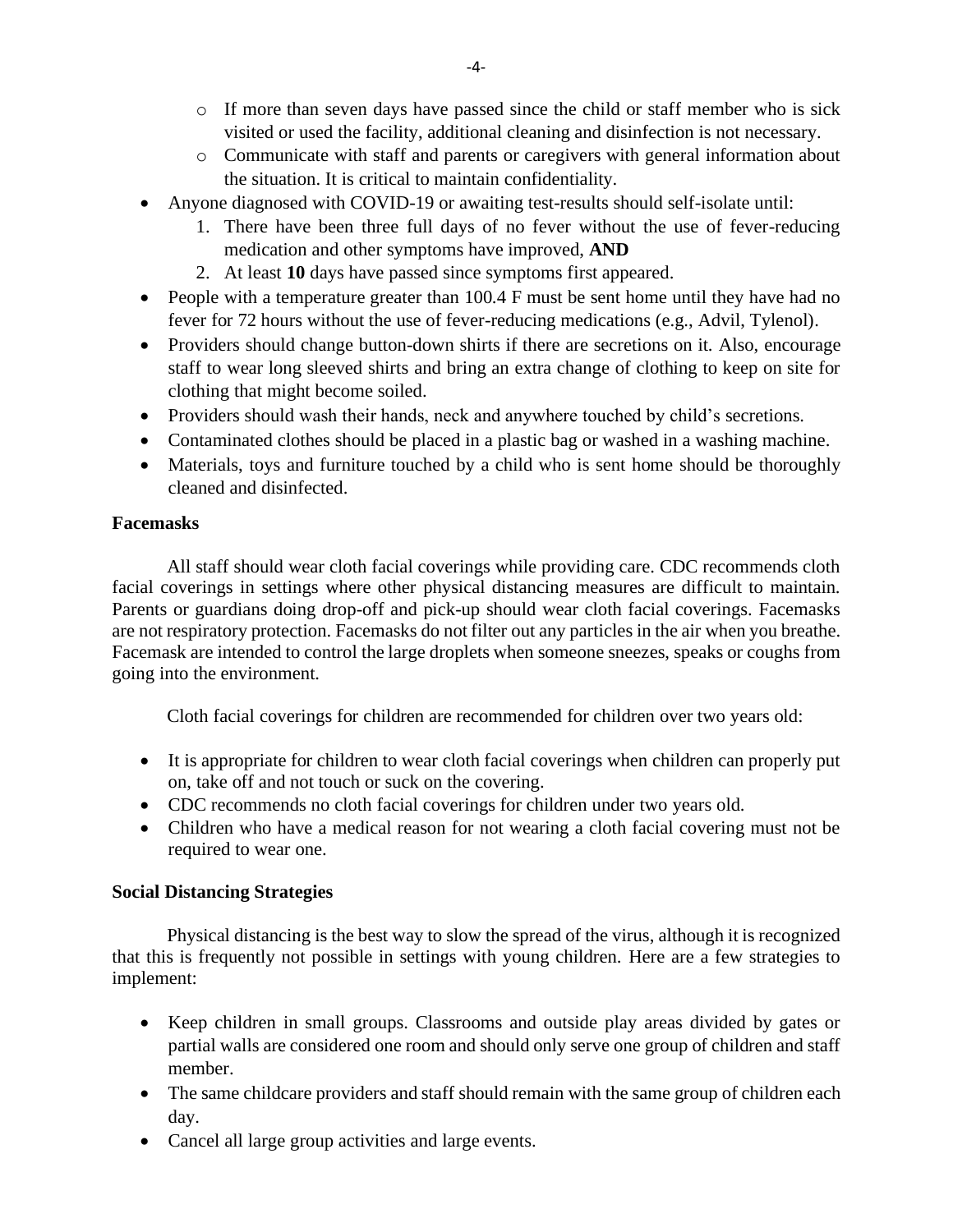- Increase the distance between children during table work.
- Plan activities that do not require close physical contact between multiple children.
- Limit use of water or sensory tables and wash hands immediately after any use of these tools.
- Children standing in line should be spaced apart as much as possible.
- Adjust the HVAC system that circulates air through the facility to allow for more fresh air to enter the program space.
- At nap time, place resting or napping children head to toe to further reduce the potential for viral spread. Programs should space the children six feet apart at nap or rest time.
- There should be no outside visitors or volunteers.

## **Hand Hygiene Behavior**

- All children and staff should engage in hand hygiene as much as possible.
- Wash hands with soap and water for at least 20 seconds. If soap and water are not available, use alcohol-based hand sanitizers with at least 60% alcohol. Follow these five steps for hand washing or hand sanitizing every time:
	- o Wet your hands with clean, running water (warm or cold), turn off the tap with paper towel and apply soap.
	- o Lather your hands by rubbing them together with the soap. Lather the backs of your hands, between your fingers and under your nails.
	- o Scrub your hands for at least 20 seconds.
	- o Rinse your hands.
	- o Dry your hands using a clean paper towel.
- Supervise children under two when they use hand sanitizer to prevent ingestion.
- Assist children with handwashing, including infants who cannot wash hands alone.
- Staff should wash their hands after assisting children with handwashing.
- Place posters describing handwashing steps near sinks. The CDC has posters in multiple languages available.

# **Cleaning & Disinfecting**

Studies suggest that coronaviruses may persist on surfaces for a few hours or up to several days. This may vary under different conditions, such as type of surface, temperature and humidity of the environment. Therefore, it is necessary to clean and disinfect frequently.

Clean the surface (remove dirt and impurities from the surface) before disinfecting to kill the germs. If the surface is not cleaned first, the disinfectant is less likely to be effective.

To disinfect, select an appropriate product that can be used against the virus. The Environmental Protection Agency (EPA) provides a list of EPA-registered household disinfectants that can be used against SARS-CoV-2. You can access this information, known as List N, through the link in the footnote below.<sup>2</sup> Hydrogen peroxide disinfecting products on this list are

<sup>2</sup> EPA List N Disinfectants for use Against SARS-CoV-2. [https://www.epa.gov/pesticide-registration/list-n](https://www.epa.gov/pesticide-registration/list-n-disinfectants-use-against-sars-cov-2)[disinfectants-use-against-sars-cov-2.](https://www.epa.gov/pesticide-registration/list-n-disinfectants-use-against-sars-cov-2)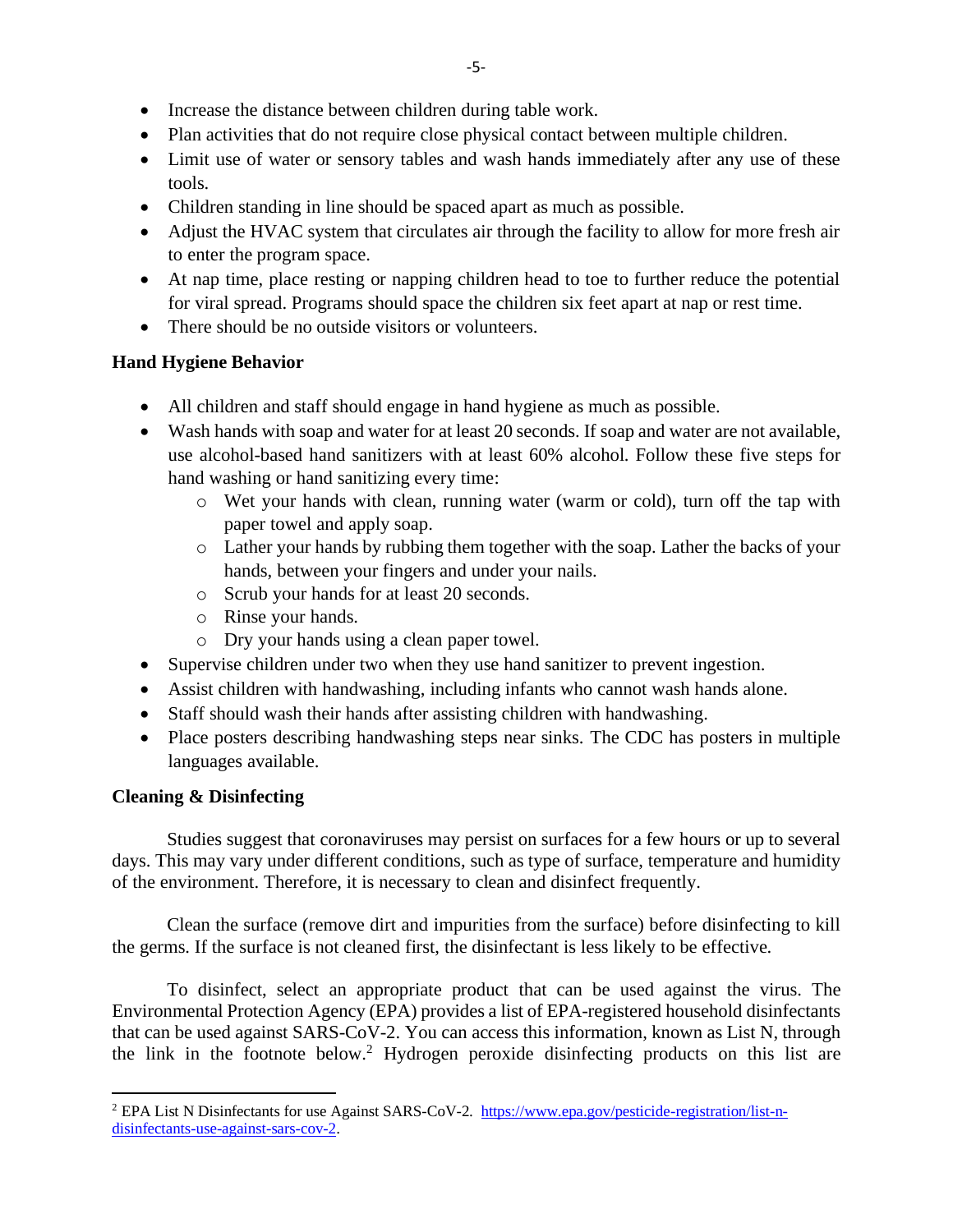recommended because they are the least toxic chemical that kills this virus. Check to ensure the product is not past its expiration date because the concentration will degrade over time, lowering its effectiveness.

Safe use of disinfectants is critical. Every chemical product has a Safety Data Sheet (SDS). Section eight of each SDS has important information regarding how workers can protect themselves. You can find the SDS for a disinfecting product by following the steps in the footnote below.<sup>3</sup> Never mix household bleach with ammonia or any other cleanser because doing this can create a toxic gas that is extremely dangerous. To learn more about cleaning and disinfecting and the steps necessary to protect workers, read the AFSCME factsheet on cleaning and decontamination against SARS-CoV-2 4 .

Considerations specific to childcare programs include the following:

- Childcare programs should engage in frequent, thorough cleaning each day. At a minimum, common spaces, such as kitchen or cafeterias, and frequently touched surfaces and door handles should be cleaned and disinfected at the beginning, middle and end of each day.
- Clean and disinfect frequently touched objects and surfaces such as:
	- o All surfaces where children eat.
	- o Bathrooms.
	- o Frequently used equipment, including electronic devices.
	- o Door handles and handrails.
	- o Items children place in their mouths, including toys.
	- o Playground equipment.
- Regarding shared bathrooms, sink areas, including faucets, countertops and paper towel dispensers need to be cleaned after each group has finished.
- Toys that children have placed in their mouths or that are otherwise contaminated by body secretions or excretions should be set aside until they are cleaned by hand by a person wearing gloves. Clean with water and detergent, rinse, sanitize with an EPA-registered disinfectant, rinse again and air-dry.
- If a toy is dishwasher safe, place the toy in the top rack to avoid melting. Then sanitize the toy. Toys that cannot be cleaned and sanitized should not be used. These include items such as soft toys, dress-up clothes and puppets.
- Use bedding (sheets, pillows, blankets and sleeping bags) that can be washed. Each child's bedding should be stored separately. This may be in individually labeled bins, cubbies or bags. Cots and mats should be labeled for each child. Bedding that touches a child's skin should be cleaned weekly or before use by another child.
- Do not shake dirty laundry in order to minimize the possibility of respiratory droplets spreading.

<sup>&</sup>lt;sup>3</sup> Under the Hazard Communication Standard, OSHA requires employers to provide workers access to safety data sheets, if you are a consumer and want to find the safety data sheet for your cleaning product 1) Use any search engine such as Google 2) Type in the name of the cleaning product, add SDS or safety data sheet and add PDF such as "Clorox Bleach SDS PDF"

<sup>4</sup> AFSCME Factsheet on Cleaning and Decontamination of SARS-CoV-2[. https://www.afscme.org/downloadable](https://www.afscme.org/downloadable-asset/AFSCME-Facts-Cleaning-and-Decontamination-of-SARS-CoV-2-on-Surfaces-03182020.pdf)[asset/AFSCME-Facts-Cleaning-and-Decontamination-of-SARS-CoV-2-on-Surfaces-03182020.pdf](https://www.afscme.org/downloadable-asset/AFSCME-Facts-Cleaning-and-Decontamination-of-SARS-CoV-2-on-Surfaces-03182020.pdf)